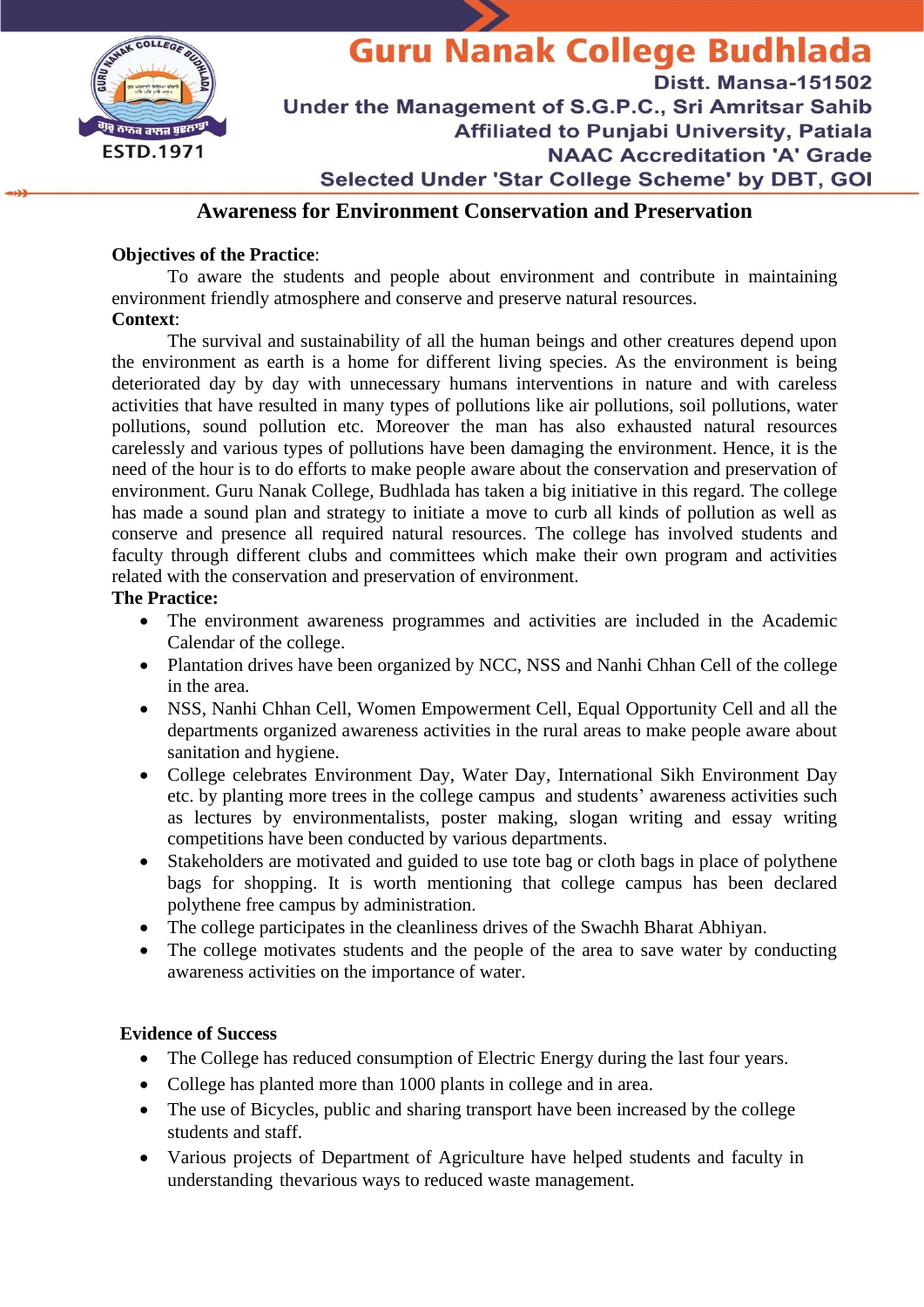- Dept. of Agriculture has already started various projects in college such as waste management by Bio- Mass Residue composting, solid Waste Management by Vermi-Composting, Agriculture Residue Management by Mushroom Cultivation and Liquid Waste Management by preparing Bio enzymes/Bio fertilizers.
- The Institute has conducted various surveys on Paddy straw burning by the farmers in this rural belt of Punjab and suggested alternative measures to protect environment. Every year college visits for villages and inform the farmers regarding new agricultural techniques for the procurement of environment.
- P. G. Department of English organized a guest lecture on "Global Warming" to make students aware regarding the challenges of global warming and its effects on environment. The lecture was organized on 24 Nov 2020 and it was delivered by Dr. Sarvan Kumar (Dept of Agriculture)
- P. G. dept of English organized plantation drive in Budhlada to celebrate Spring Season on 17 Feb 2021.
- P. G. Department of English conducted a guest lecture on World Cancer Day to make students aware about the environmental effects on the increasing cases of cancer on 2 Feb 2021. The lecture was given by Dr. Jatinder Singh.
- Department of Agriculture arranges awareness drives, workshops, expert lectures etc to make people ware about the production of highly paid crops, tissue culture, proper use of pesticides, organic farming, paddy straw burning, and preservation of water in farming.
- The Department of Food Processing conducted workshops and other awareness programmes to make students and people aware food processing methods that play a significant role in reducing food wastage and improving food quality and preservation by reducing the harmful impacts of food industry on environment.
- The Department of Fashion Technology and Home Science conducted numerous lectures, workshops, crash course etc. to spread awareness about use of waste material in homes, the wastage of food and food resources in day to day life.
- P. G. Department of English organized poster making competition on "Save Water Save Life" to spread awareness on preservation of water on 22 March 2021.
- P. G. Department of Computer Science organized a seminar on "Health Hazards" to spread awareness on the connection between health and environment on 18 March 2021. The eminent speaker of this event was Asstt. Prof. Geetu Singla.
- P. G. Department of Computer Science and P. G. Department of Punjabi organized guest lectures to celebrate World Sikh Environment Day.
- The college has been teaching a qualifying paper entitled "Environment and Road" Safety" to students of all UG courses as per university guidelines. The course content of this paper has been designed by university to make students aware regarding preservation of environment.
- P. G. Dept. of Science organized a guest lecture on 26 Feb 2021. The topic of the lecture was "Natural Products". In this lecture Dr. Inderpal Singh, NIPER Mohali guided the students on the use of natural and organic products for the preservation of environment.
- P. G. Dept. of Science organized a demonstrative lecture on Municipal Waste Water Treatment. In this lecture DR. Surinder Singh made students aware that management of waste water is helpful for the preservation of environment.
- An online debate on "Environmental Issues" was organized by P. G. Department of History on 11 Sept 2020. Dr Dinesh Kumar specifically focused on the current challenges of environment conservation during the debate.
- Department of Food Processing organized an online lecture on "Minimization of waste in Food Industry". In this lecture Dr. Garg focused on the significance of minimization of waste in Food Industry to save natural resources and environment.